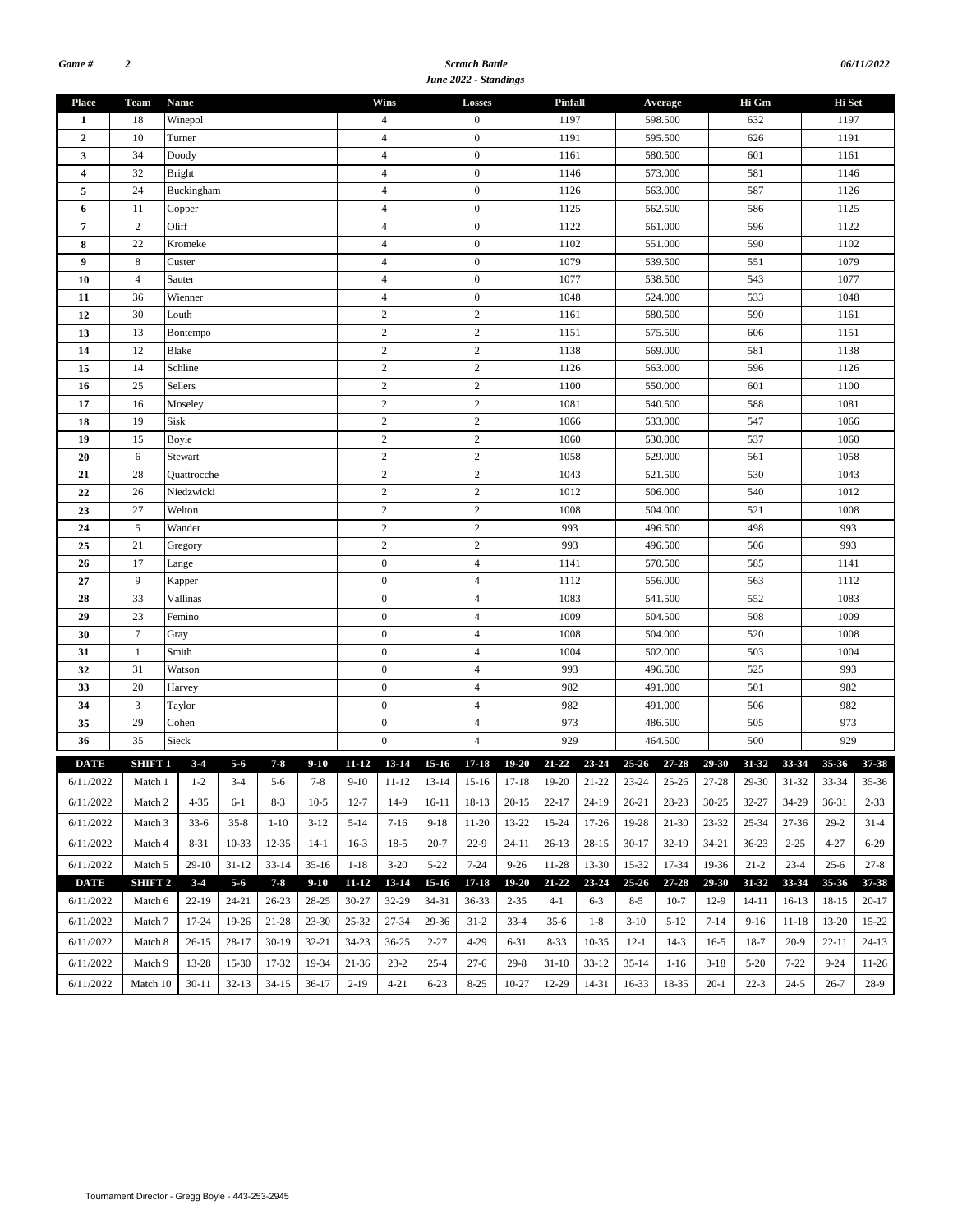*Game # 2*

John Biederman

Felicity Doody

Abbey Schline

Rob Triplett, Jr.

John DeAntoniis

**Name**

Dani McClay 160

*Scratch Battle 06/11/2022*

|                        |          |                        |     | June 2022 - Standings |         |                       |         |  |  |
|------------------------|----------|------------------------|-----|-----------------------|---------|-----------------------|---------|--|--|
|                        |          | Hi Scratch Game - Team |     | Hi Average - Men      |         | Hi Average - Women    |         |  |  |
|                        | Winepol  | 632                    |     | 179.000<br>Don Dove   |         | Dani McClay           | 159.000 |  |  |
|                        | Turner   | 626                    |     | John DeAntoniis       | 177.000 | <b>Felicity Doody</b> | 153.000 |  |  |
|                        | Bontempo | 606                    |     | Rob Triplett, Jr.     | 174.000 | Abbey Schline         | 145.500 |  |  |
| Hi Game - Men          |          | Hi Set - Men           |     | Andy Gerhard          | 173.500 | Melissa Mahoney       | 144.000 |  |  |
| niis                   | 210      | Don Dove               | 358 | Mark Klingelhofer     | 169.500 | <b>Britney Burke</b>  | 131.000 |  |  |
| Jr.                    | 195      | John DeAntoniis        | 354 | Wayne Lipka           | 169.000 | Lisa Huber            | 130.000 |  |  |
| ian                    | 184      | Rob Triplett, Jr.      | 348 | <b>Bernie Hipkins</b> | 163.500 | Stephanie Smith       | 124.500 |  |  |
| <b>Hi Game - Women</b> |          | Hi Set - Women         |     | Daniel Mahoney        | 163.500 | Carrie Matheson       | 123.000 |  |  |
|                        | 164      | Dani McClay            | 318 | Winnie Shriver, Jr.   | 161.500 | Marcie Gregory        | 122.000 |  |  |
|                        | 160      | <b>Felicity Doody</b>  | 306 | <b>Steve Baker</b>    | 160.000 | Andrea Niedzwicki     | 119.000 |  |  |

**Name Ent**

### *Substitutes*

Felicity Doody

**Ent Gm Set Pinfall**

**Avg.**

**Gms**

159 Abbey Schline 291 Jonathan Green 160.000 Janet Sauter

306 Steve Baker

117.500

**Gm Set**

**Gms Pinfall Avg.**

Andrea Niedzwicki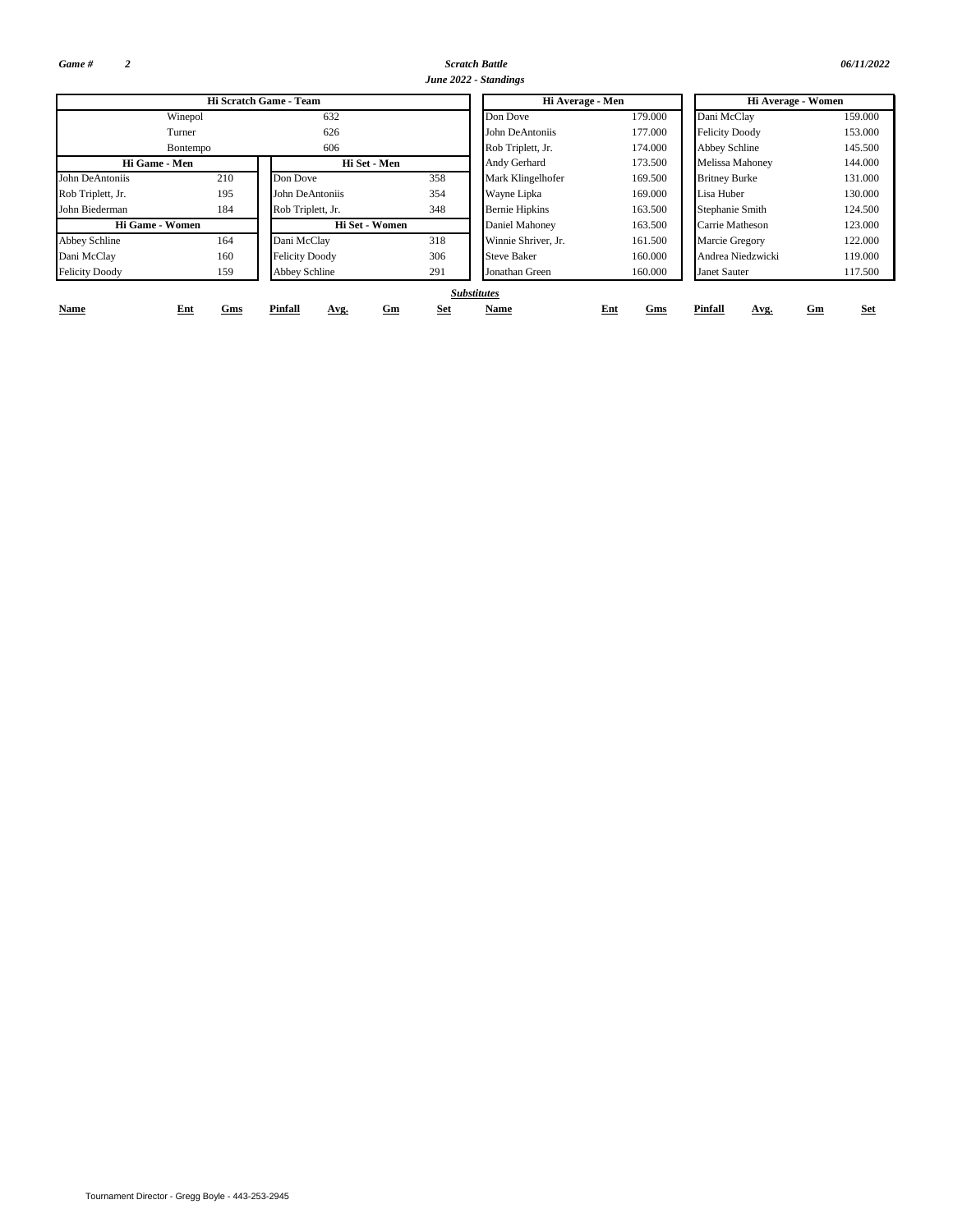## *Game # 2 Scratch Battle 6/11/2022*

*June 2022 - Statistics*

| $#1$ - Smith             | Ent |                  | <b>Gms</b> Pinfall | Avg.        | Gm  | <b>Set</b> | $# 2 - Oliff$        | Ent |                | <b>Gms</b> Pinfall | Avg.    | Gm  | Set        | #3 - Taylor            | Ent |                | <b>Gms</b> Pinfall | Avg.        | Gm   | Set        |
|--------------------------|-----|------------------|--------------------|-------------|-----|------------|----------------------|-----|----------------|--------------------|---------|-----|------------|------------------------|-----|----------------|--------------------|-------------|------|------------|
| Stephanie Smith          | 118 | 2                | 249                | 124.500     | 130 | 249        | <b>Brian Oliff</b>   | 131 | 2              | 265                | 132.500 | 133 | 265        | Mike Barnes            | 123 | 2              | 241                | 120.500     | 145  | 241        |
| John Wright              | 120 | $\boldsymbol{2}$ | 292                | 146.000     | 172 | 292        | John Beuchert        | 132 | $\overline{2}$ | 261                | 130.500 | 144 | 261        | <b>Bradley Taylor</b>  | 137 | 2              | 209                | 104.500     | -111 | 209        |
| Kenny Mittelstetter, III | 120 | $\overline{2}$   | 247                | 123.500     | 139 | 247        | Kevin Gibson         | 133 | 2              | 278                | 139.000 | 159 | 278        | <b>Brian Banzhoff</b>  | 138 | $\overline{2}$ | 253                | 126.500     | 131  | 253        |
| Pixie Brown              | 132 | 2                | 216                | 108.000 112 |     | 216        | Dani McClay          | 135 | $\overline{c}$ | 318                | 159.000 | 160 | 318        | Jeremy Wood            | 140 | $\overline{2}$ | 279                | 139.500 141 |      | 279        |
| #1 - Smith Total         | 490 |                  |                    |             |     |            | #2 - Oliff Total     | 531 |                |                    |         |     |            | #3 - Taylor Total      | 538 |                |                    |             |      |            |
| $#4$ - Sauter            | Ent |                  | <b>Gms</b> Pinfall | Avg.        | Gm  | Set        | #5 - Wander          | Ent |                | <b>Gms</b> Pinfall | Avg.    | Gm  | <b>Set</b> | # 6 - Stewart          | Ent |                | <b>Gms</b> Pinfall | Avg.        | Gm   | Set        |
| Janet Sauter             | 127 | 2                | 235                | 117.500     | 128 | 235        | Josh Bull            | 111 | 2              | 208                | 104.000 | 119 | 208        | Carrie Matheson        | 124 | 2              | 246                | 123.000     | 130  | 246        |
| <b>Steve Bull</b>        | 135 | $\overline{c}$   | 296                | 148.000     | 164 | 296        | Dave Wander          | 132 | 2              | 243                | 121.500 | 126 | 243        | Justin Stewart         | 128 | $\overline{c}$ | 254                | 127.000     | 139  | 254        |
| Kevin Burke              | 136 | 2                | 232                | 116.000     | 132 | 232        | Greg Burdick         | 138 | 2              | 287                | 143.500 | 170 | 287        | Matt Anastasi          | 141 | $\overline{2}$ | 267                | 133.500     | 146  | 267        |
| Larry Lipka              | 136 | 2                | 314                | 157.000     | 174 | 314        | Scott Wolgamuth      | 145 | 2              | 255                | 127.500 | 145 | 255        | Chuck Paris            | 143 | 2              | 291                | 145.500 171 |      | 291        |
| #4 - Sauter Total        | 534 |                  |                    |             |     |            | #5 - Wander Total    | 526 |                |                    |         |     |            | #6 - Stewart Total     | 536 |                |                    |             |      |            |
| #7 - Gray                | Ent |                  | <b>Gms</b> Pinfall | Avg.        | Gm  | Set        | $#8 -$ Custer        | Ent |                | <b>Gms</b> Pinfall | Avg.    | Gm  | <b>Set</b> | #9 - Kapper            | Ent |                | <b>Gms</b> Pinfall | Avg.        | Gm   | Set        |
| <b>Chasity Gray</b>      | 126 | 2                | 226                | 113.000     | 123 | 226        | <b>Trevor Custer</b> | 103 | 2              | 224                | 112.000 | 129 | 224        | Jeff Kapper            | 130 | 2              | 279                | 139.500 153 |      | 279        |
| <b>Bobby Stockman</b>    | 132 | $\overline{2}$   | 241                | 120.500     | 123 | 241        | Zander Beddow        | 141 | 2              | 272                | 136.000 | 147 | 272        | Patrick Sortino        | 132 | 2              | 304                | 152.000     | 153  | 304        |
| Ray Keith                | 137 | 2                | 282                | 141.000     | 142 | 282        | Colton Gue           | 144 | 2              | 290                | 145.000 | 155 | 290        | Rob Barry              | 134 | $\overline{2}$ | 301                | 150.500 152 |      | 301        |
| Richie Hipkins           | 145 | $\overline{2}$   | 259                | 129.500     | 134 | 259        | Phil Dix             | 148 | $\overline{2}$ | 293                | 146.500 | 162 | 293        | <b>Bob Subock</b>      | 139 | $\overline{2}$ | 228                | 114.000 121 |      | 228        |
| #7 - Gray Total          | 540 |                  |                    |             |     |            | #8 - Custer Total    | 536 |                |                    |         |     |            | #9 - Kapper Total      | 535 |                |                    |             |      |            |
| $#10$ - Turner           | Ent |                  | <b>Gms</b> Pinfall | Avg.        | Gm  | Set        | #11 - Copper         | Ent |                | <b>Gms</b> Pinfall | Avg.    | Gm  | <b>Set</b> | #12 - Blake            | Ent |                | <b>Gms</b> Pinfall | Avg.        | Gm   | Set        |
| Logan Turner             | 112 | $\overline{2}$   | 305                | 152.500     | 179 | 305        | Mike Copper          | 117 | $\overline{2}$ | 232                | 116.000 | 118 | 232        | <b>Marty Barnes</b>    | 128 | $\overline{2}$ | 264                | 132.000     | 146  | 264        |
| <b>Steve Holtzner</b>    | 141 | $\overline{c}$   | 280                | 140.000     | 156 | 280        | Joe Elliott          | 123 | $\overline{2}$ | 263                | 131.500 | 138 | 263        | Isaac Blake            | 131 | 2              | 261                | 130.500     | 135  | 261        |
| Wayne Lipka              | 141 | $\overline{c}$   | 338                | 169.000     | 176 | 338        | Rob Triplett, Jr.    | 133 | 2              | 348                | 174.000 | 195 | 348        | <b>Alex Barnes</b>     | 136 | $\overline{2}$ | 255                | 127.500     | 128  | 255        |
| <b>Brian Vest</b>        | 146 | $\overline{2}$   | 268                | 134.000     | 139 | 268        | Mark Berends         | 143 | $\overline{2}$ | 282                | 141.000 | 152 | 282        | Don Dove               | 144 | $\overline{2}$ | 358                | 179.000     | 181  | 358        |
| #10 - Turner Total       | 540 |                  |                    |             |     |            | #11 - Copper Total   | 516 |                |                    |         |     |            | #12 - Blake Total      | 539 |                |                    |             |      |            |
| $#13 - Bontempo$         | Ent |                  | <b>Gms</b> Pinfall | Avg.        | Gm  | Set        | #14 - Schline        | Ent |                | <b>Gms</b> Pinfall | Avg.    | Gm  | <b>Set</b> | #15 - Boyle            | Ent |                | <b>Gms</b> Pinfall | Avg.        | Gm   | <b>Set</b> |
| Scott Bontempo           | 118 | 2                | 290                | 145.000     | 165 | 290        | Abbey Schline        | 130 | 2              | 291                | 145.500 | 164 | 291        | Gregg Boyle            | 127 | 2              | 247                | 123.500     | 140  | 247        |
| <b>Billy Koontz</b>      | 138 | 2                | 287                | 143.500     | 161 | 287        | <b>Britney Burke</b> | 130 | 2              | 262                | 131.000 | 131 | 262        | Mark Schwabline        | 131 | $\overline{2}$ | 271                | 135.500     | 144  | 271        |
| Rob Yowell               | 139 | $\overline{2}$   | 258                | 129.000     | 146 | 258        | Winnie Shriver, Jr.  | 139 | $\overline{2}$ | 323                | 161.500 | 165 | 323        | <b>Barry Schriefer</b> | 132 | $\overline{2}$ | 278                | 139.000     | 155  | 278        |
| John Huber               | 144 | $\overline{c}$   | 316                | 158.000 174 |     | 316        | Greg Schriefer       | 141 | 2              | 250                | 125.000 | 136 | 250        | Tim Bosley             | 150 | $\overline{2}$ | 264                | 132.000 133 |      | 264        |
| #13 - Bontempo Total     | 539 |                  |                    |             |     |            | #14 - Schline Total  | 540 |                |                    |         |     |            | #15 - Boyle Total      | 540 |                |                    |             |      |            |
| $#16$ - Moseley          | Ent |                  | <b>Gms</b> Pinfall | Avg.        | Gm  | <b>Set</b> | #17 - Lange          | Ent |                | <b>Gms</b> Pinfall | Avg.    | Gm  | <b>Set</b> | #18 - Winepol          | Ent |                | <b>Gms</b> Pinfall | Avg.        | Gm   | Set        |
| <b>Tom Moseley</b>       | 121 | 2                | 267                | 133.500     | 143 | 267        | Donovan Lange        | 106 | $\overline{2}$ | 264                | 132.000 | 140 | 264        | Jonathon Winepol       | 97  | $\overline{2}$ | 249                | 124.500     | 139  | 249        |
| <b>Jason Arnett</b>      | 134 | 2                | 253                | 126.500     | 149 | 253        | Erik Pistorio        | 136 | 2              | 290                | 145.000 | 153 | 290        | <b>Walt Brooks</b>     | 142 | 2              | 278                | 139.000     | 143  | 278        |
| <b>Scott Mills</b>       | 137 | 2                | 267                | 133.500     | 138 | 267        | John Biederman       | 143 | 2              | 308                | 154.000 | 184 | 308        | Colby DeAntoniis       | 148 | 2              | 316                | 158.000     | 169  | 316        |
| Joe Ruthvin              | 141 | $\mathfrak{2}$   | 294                | 147.000     | 158 | 294        | Matt Kruger          | 151 | $\overline{c}$ | 279                | 139.500 | 140 | 279        | John DeAntoniis        | 148 | $\overline{2}$ | 354                | 177.000     | 210  | 354        |
| #16 - Moseley Total      | 533 |                  |                    |             |     |            | #17 - Lange Total    | 536 |                |                    |         |     |            | #18 - Winepol Total    | 535 |                |                    |             |      |            |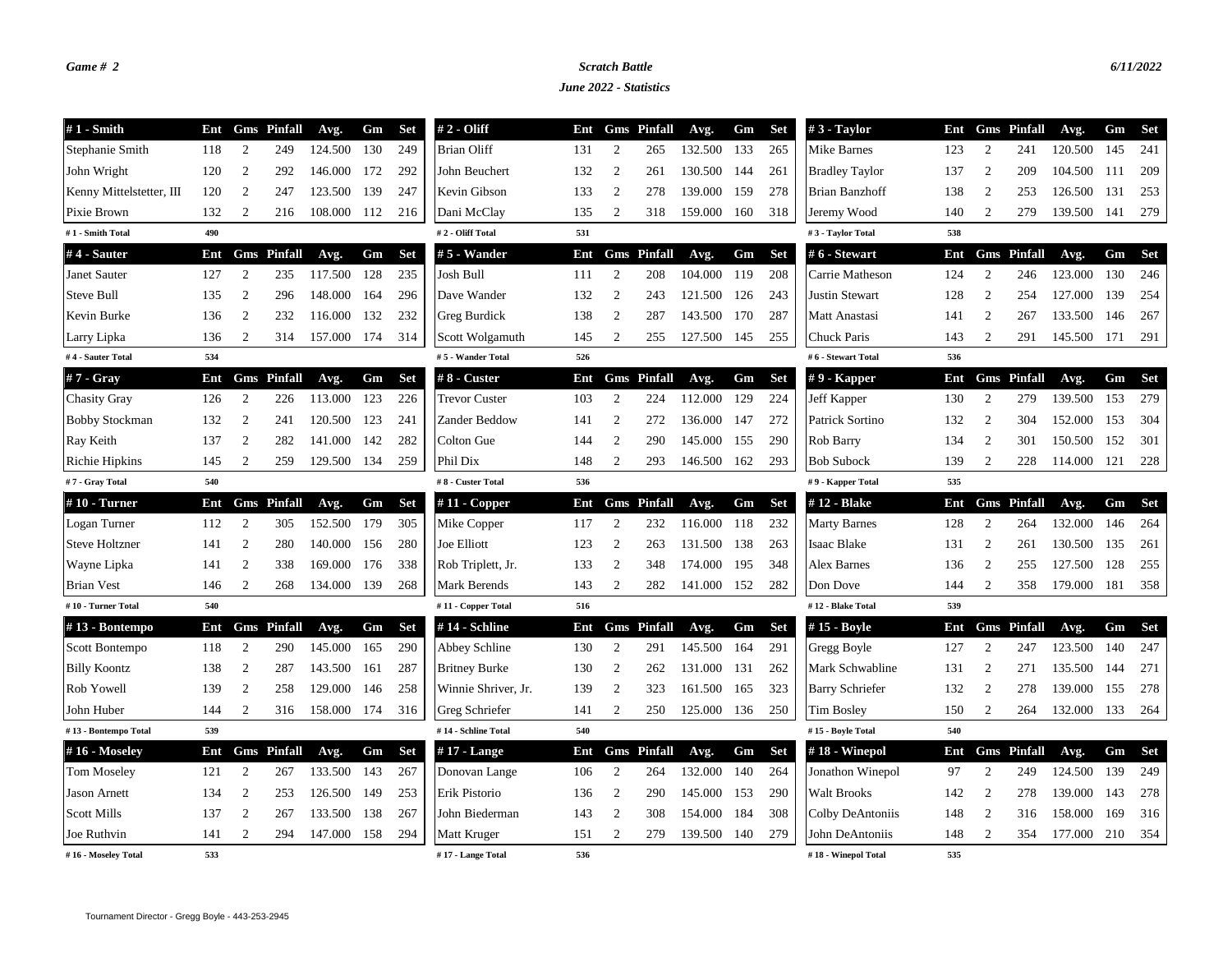## *Game # 2 Scratch Battle 6/11/2022*

*June 2022 - Statistics*

| #19 - Sisk               | Ent |                  | <b>Gms</b> Pinfall | Avg.        | Gm  | Set        | $#20$ - Harvey               | Ent | Gms              | <b>Pinfall</b>     | Avg.    | Gm  | Set        | #21 - Gregory          | Ent | Gms              | <b>Pinfall</b>     | Avg.    | Gm  | Set        |
|--------------------------|-----|------------------|--------------------|-------------|-----|------------|------------------------------|-----|------------------|--------------------|---------|-----|------------|------------------------|-----|------------------|--------------------|---------|-----|------------|
| Mike Sisk                | 123 | 2                | 260                | 130.000     | 147 | 260        | Thomas Harvey                | 120 | 2                | 268                | 134.000 | 135 | 268        | Marcie Gregory         | 125 | 2                | 244                | 122.000 | 135 | 244        |
| Mike Bertoldi            | 130 | $\overline{2}$   | 275                | 137.500     | 154 | 275        | Matt Warehime                | 131 | $\overline{2}$   | 236                | 118.000 | 121 | 236        | Nick Harmel            | 127 | 2                | 263                | 131.500 | 157 | 263        |
| <b>Scott Mauk</b>        | 141 | 2                | 271                | 135.500     | 152 | 271        | <b>Chuck Cook</b>            | 137 | 2                | 247                | 123.500 | 136 | 247        | RJ Hodges              | 131 | $\overline{2}$   | 230                | 115.000 | 128 | 230        |
| <b>Steve Dryer</b>       | 144 | 2                | 260                | 130.000     | 133 | 260        | <b>Brian Santuccio-Wever</b> | 143 | $\overline{c}$   | 231                | 115.500 | 122 | 231        | Chris Hook             | 141 | $\overline{2}$   | 256                | 128.000 | 138 | 256        |
| #19 - Sisk Total         | 538 |                  |                    |             |     |            | #20 - Harvey Total           | 531 |                  |                    |         |     |            | #21 - Gregory Total    | 524 |                  |                    |         |     |            |
| #22 - Kromeke            | Ent |                  | <b>Gms</b> Pinfall | Avg.        | Gm  | <b>Set</b> | # 23 - Femino                | Ent |                  | <b>Gms</b> Pinfall | Avg.    | Gm  | <b>Set</b> | #24 - Buckingham       | Ent |                  | <b>Gms</b> Pinfall | Avg.    |     | Gm Set     |
| Sean Kromeke             | 121 | 2                | 226                | 113.000     | 132 | 226        | Mia Femino                   | 116 | 2                | 214                | 107.000 | 111 | 214        | Nick Green             | 112 | 2                | 273                | 136.500 | 142 | 273        |
| Travelle Johnson         | 127 | 2                | 300                | 150.000     | 161 | 300        | Matt Zoch                    | 131 | 2                | 245                | 122.500 | 138 | 245        | Matt Buckingham        | 141 | 2                | 304                | 152.000 | 162 | 304        |
| <b>Jason Saghy</b>       | 142 | $\mathfrak{2}$   | 267                | 133.500     | 148 | 267        | Nicholas Lloyd               | 136 | 2                | 248                | 124.000 | 136 | 248        | Jonathan Green         | 141 | $\overline{2}$   | 320                | 160.000 | 170 | 320        |
| Joey Sears               | 149 | 2                | 309                | 154.500     | 171 | 309        | Chris Kruger, Jr.            | 148 | 2                | 302                | 151.000 | 162 | 302        | Kyle Bull              | 143 | 2                | 229                | 114.500 | 116 | 229        |
| #22 - Kromeke Total      | 539 |                  |                    |             |     |            | #23 - Femino Total           | 531 |                  |                    |         |     |            | #24 - Buckingham Total | 537 |                  |                    |         |     |            |
| #25 - Sellers            | Ent |                  | <b>Gms</b> Pinfall | Avg.        | Gm  | <b>Set</b> | #26 - Niedzwicki             | Ent |                  | <b>Gms</b> Pinfall | Avg.    | Gm  | <b>Set</b> | # 27 - Welton          | Ent |                  | <b>Gms</b> Pinfall | Avg.    |     | Gm Set     |
| Kylie Sellers            | 110 | 2                | 217                | 108.500     | 112 | 217        | Andrea Niedzwicki            | 120 | 2                | 238                | 119.000 | 130 | 238        | <b>Russ Welton</b>     | 125 | 2                | 204                | 102.000 | 104 | 204        |
| Jeramie Killingsworth    | 132 | $\mathfrak{2}$   | 263                | 131.500     | 135 | 263        | Gary McKinsey                | 135 | 2                | 260                | 130.000 | 153 | 260        | Dave Jones             | 127 | 2                | 220                | 110.000 | 129 | 220        |
| John Davis, Jr.          | 142 | $\mathfrak{2}$   | 293                | 146.500     | 180 | 293        | Mike Manns                   | 141 | $\overline{2}$   | 254                | 127.000 | 141 | 254        | <b>Bill Collison</b>   | 141 | $\overline{2}$   | 266                | 133.000 | 135 | 266        |
| <b>Bernie Hipkins</b>    | 154 | $\overline{2}$   | 327                | 163.500     | 181 | 327        | Lisa Huber                   | 144 | $\mathfrak{2}$   | 260                | 130.000 | 138 | 260        | <b>Billy Thomas</b>    | 147 | $\overline{2}$   | 318                | 159.000 | 165 | 318        |
| #25 - Sellers Total      | 538 |                  |                    |             |     |            | #26 - Niedzwicki Total       | 540 |                  |                    |         |     |            | #27 - Welton Total     | 540 |                  |                    |         |     |            |
| #28 - Quattrocche        | Ent |                  | <b>Gms</b> Pinfall | Avg.        | Gm  | <b>Set</b> | # 29 - Cohen                 | Ent |                  | <b>Gms</b> Pinfall | Avg.    | Gm  | <b>Set</b> | #30 - Louth            | Ent |                  | <b>Gms</b> Pinfall | Avg.    | Gm  | <b>Set</b> |
| <b>Chuck Quattrocche</b> | 129 | 2                | 269                | 134.500     | 142 | 269        | Melissa Mahoney              | 128 | 2                | 288                | 144.000 | 150 | 288        | <b>Spencer Mahoney</b> | 108 | 2                | 266                | 133.000 | 139 | 266        |
| <b>Jason Sauter</b>      | 134 | $\boldsymbol{2}$ | 275                | 137.500     | 140 | 275        | Tara Cohen                   | 130 | 2                | 219                | 109.500 | 117 | 219        | Chris Louth            | 134 | $\overline{c}$   | 253                | 126.500 | 137 | 253        |
| <b>Steve Rowley</b>      | 135 | $\overline{c}$   | 272                | 136.000     | 147 | 272        | Rebecca Dove Kendall         | 135 | 2                | 232                | 116.000 | 120 | 232        | Rob Hanley             | 140 | $\overline{2}$   | 315                | 157.500 | 181 | 315        |
| Erik Pellett             | 139 | 2                | 227                | 113.500     | 126 | 227        | Jill Manns                   | 142 | $\boldsymbol{2}$ | 234                | 117.000 | 130 | 234        | Daniel Mahoney         | 140 | $\boldsymbol{2}$ | 327                | 163.500 | 166 | 327        |
| #28 - Quattrocche Total  | 537 |                  |                    |             |     |            | #29 - Cohen Total            | 535 |                  |                    |         |     |            | #30 - Louth Total      | 522 |                  |                    |         |     |            |
| # 31 - Watson            | Ent |                  | <b>Gms</b> Pinfall | Avg.        | Gm  | <b>Set</b> | $#32$ - Bright               | Ent |                  | <b>Gms</b> Pinfall | Avg.    | Gm  | <b>Set</b> | #33 - Vallinas         | Ent |                  | <b>Gms</b> Pinfall | Avg.    | Gm  | Set        |
| Chris Watson             | 124 | 2                | 257                | 128.500     | 139 | 257        | <b>Bill Bright</b>           | 124 | 2                | 272                | 136.000 | 138 | 272        | Mike Vallinas          | 130 | 2                | 277                | 138.500 | 140 | 277        |
| John Martin              | 126 | $\boldsymbol{2}$ | 256                | 128.000     | 129 | 256        | Johnny Wilson                | 129 | $\overline{2}$   | 292                | 146.000 | 147 | 292        | <b>Scott Phillips</b>  | 132 | $\overline{2}$   | 275                | 137.500 | 143 | 275        |
| <b>Chuck Hicks</b>       | 134 | 2                | 229                | 114.500     | 132 | 229        | Kevin Roycroft               | 134 | $\overline{c}$   | 243                | 121.500 | 129 | 243        | Michael Schaeffer      | 136 | $\overline{2}$   | 279                | 139.500 | 144 | 279        |
| Chris Veschusio          | 139 | $\overline{c}$   | 251                | 125.500 126 |     | 251        | Mark Klingelhofer            | 147 | $\boldsymbol{2}$ | 339                | 169.500 | 172 | 339        | Daniel Dryden          | 138 | $\overline{2}$   | 252                | 126.000 | 145 | 252        |
| #31 - Watson Total       | 523 |                  |                    |             |     |            | #32 - Bright Total           | 534 |                  |                    |         |     |            | #33 - Vallinas Total   | 536 |                  |                    |         |     |            |
| #34 - Doody              | Ent |                  | <b>Gms</b> Pinfall | Avg.        | Gm  | <b>Set</b> | #35 - Sieck                  | Ent |                  | <b>Gms</b> Pinfall | Avg.    | Gm  | <b>Set</b> | #36 - Wienner          | Ent |                  | <b>Gms</b> Pinfall | Avg.    | Gm  | Set        |
| <b>Felicity Doody</b>    | 115 | 2                | 306                | 153.000     | 159 | 306        | <b>Becky Sieck</b>           | 125 | 2                | 210                | 105.000 | 113 | 210        | Conner Wienner         | 116 | 2                | 220                | 110.000 | 112 | 220        |
| Tommy Miller, Jr.        | 134 | 2                | 251                | 125.500     | 129 | 251        | <b>Kristy Penny</b>          | 128 | 2                | 225                | 112.500 | 129 | 225        | <b>Bill Fox</b>        | 131 | $\overline{2}$   | 225                | 112.500 | 121 | 225        |
| <b>Steve Baker</b>       | 137 | $\overline{2}$   | 320                | 160.000     | 170 | 320        | Lucas Penny                  | 141 | 2                | 236                | 118.000 | 125 | 236        | Dennis Ober            | 134 | 2                | 256                | 128.000 | 131 | 256        |
| <b>Dylan Hanshew</b>     | 142 | $\overline{2}$   | 284                | 142.000     | 162 | 284        | James Simon                  | 142 | $\mathfrak{2}$   | 258                | 129.000 | 147 | 258        | Andy Gerhard           | 145 | 2                | 347                | 173.500 | 174 | 347        |
| #34 - Doody Total        | 528 |                  |                    |             |     |            | #35 - Sieck Total            | 536 |                  |                    |         |     |            | #36 - Wienner Total    | 526 |                  |                    |         |     |            |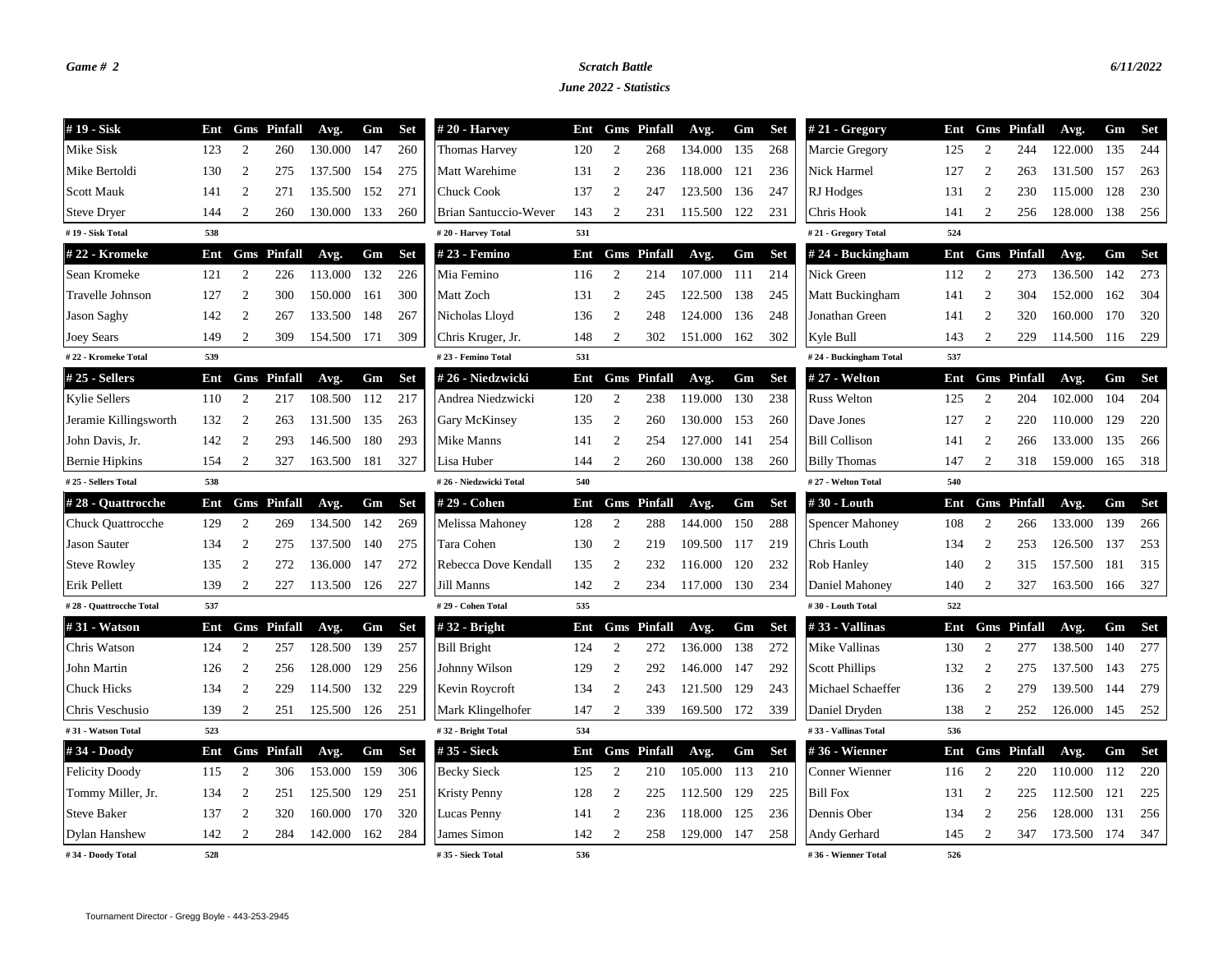## *June 2022 - Game 2 Results Scratch Battle*

| $#1$ - Smith                 | Gm  | # 2 - Oliff                        | Gm  | $#3$ - Taylor                   | Gm  | $#4$ - Sauter                        | Gm  | $# 5$ - Wander                    | Gm  | #6 - Stewart                    | Gm  |
|------------------------------|-----|------------------------------------|-----|---------------------------------|-----|--------------------------------------|-----|-----------------------------------|-----|---------------------------------|-----|
| Stephanie Smith              | 119 | <b>Brian Oliff</b>                 | 133 | <b>Mike Barnes</b>              | 145 | Janet Sauter                         | 107 | Josh Bull                         | 89  | Carrie Matheson                 | 130 |
| John Wright                  | 172 | John Beuchert                      | 144 | <b>Bradley Taylor</b>           | 98  | <b>Steve Bull</b>                    | 164 | Dave Wander                       | 126 | <b>Justin Stewart</b>           | 139 |
| Kenny Mittelstetter, III     | 108 | Kevin Gibson                       | 159 | <b>Brian Banzhoff</b>           | 122 | Kevin Burke                          | 132 | <b>Greg Burdick</b>               | 170 | Matt Anastasi                   | 121 |
| Pixie Brown                  | 104 | Dani McClay                        | 160 | Jeremy Wood                     | 141 | Larry Lipka                          | 140 | Scott Wolgamuth                   | 110 | <b>Chuck Paris</b>              | 171 |
| <b>Total</b>                 | 503 | <b>Total</b>                       | 596 | <b>Total</b>                    | 506 | <b>Total</b>                         | 543 | <b>Total</b>                      | 495 | <b>Total</b>                    | 561 |
| $#7 - Gray$                  | Gm  | #8 - Custer                        | Gm  | $# 9$ - Kapper                  | Gm  | $#10$ - Turner                       | Gm  | $#11$ - Copper                    | Gm  | #12 - Blake                     | Gm  |
| <b>Chasity Gray</b>          | 123 | <b>Trevor Custer</b>               | 95  | Jeff Kapper                     | 126 | Logan Turner                         | 179 | Mike Copper                       | 118 | <b>Marty Barnes</b>             | 146 |
| <b>Bobby Stockman</b>        | 123 | Zander Beddow                      | 147 | Patrick Sortino                 | 153 | <b>Steve Holtzner</b>                | 156 | Joe Elliott                       | 138 | <b>Isaac Blake</b>              | 126 |
| Ray Keith                    | 140 | Colton Gue                         | 155 | Rob Barry                       | 149 | Wayne Lipka                          | 162 | Rob Triplett, Jr.                 | 153 | <b>Alex Barnes</b>              | 128 |
| <b>Richie Hipkins</b>        | 134 | Phil Dix                           | 131 | <b>Bob Subock</b>               | 121 | <b>Brian Vest</b>                    | 129 | Mark Berends                      | 130 | Don Dove                        | 181 |
| <b>Total</b>                 | 520 | <b>Total</b>                       | 528 | <b>Total</b>                    | 549 | <b>Total</b>                         | 626 | <b>Total</b>                      | 539 | <b>Total</b>                    | 581 |
| #13 - Bontempo               | Gm  | #14 - Schline                      | Gm  | #15 - Boyle                     | Gm  | #16 - Moseley                        | Gm  | $#17$ - Lange                     | Gm  | #18 - Winepol                   | Gm  |
| Scott Bontempo               | 165 | Abbey Schline                      | 164 | Gregg Boyle                     | 140 | <b>Tom Moseley</b>                   | 124 | Donovan Lange                     | 140 | Jonathon Winepol                | 139 |
| <b>Billy Koontz</b>          | 126 | <b>Britney Burke</b>               | 131 | Mark Schwabline                 | 127 | <b>Jason Arnett</b>                  | 104 | Erik Pistorio                     | 153 | <b>Walt Brooks</b>              | 135 |
| Rob Yowell                   | 112 | Winnie Shriver, Jr.                | 165 | <b>Barry Schriefer</b>          | 123 | <b>Scott Mills</b>                   | 129 | John Biederman                    | 124 | Colby DeAntoniis                | 147 |
| John Huber                   | 142 | Greg Schriefer                     | 136 | <b>Tim Bosley</b>               | 133 | Joe Ruthvin                          | 136 | Matt Kruger                       | 139 | John DeAntoniis                 | 144 |
| <b>Total</b>                 | 545 | <b>Total</b>                       | 596 | <b>Total</b>                    | 523 | <b>Total</b>                         | 493 | <b>Total</b>                      | 556 | <b>Total</b>                    | 565 |
| #19 - Sisk                   | Gm  | #20 - Harvey                       | Gm  | # $21 - Gregory$                | Gm  | #22 - Kromeke                        | Gm  | # 23 - Femino                     | Gm  | #24 - Buckingham                | Gm  |
| Mike Sisk                    | 147 | <b>Thomas Harvey</b>               | 133 | Marcie Gregory                  | 109 | Sean Kromeke                         | 132 | Mia Femino                        | 103 | Nick Green                      | 142 |
| Mike Bertoldi                | 154 | Matt Warehime                      | 115 | Nick Harmel                     | 157 | Travelle Johnson                     | 139 | Matt Zoch                         | 107 | Matt Buckingham                 | 162 |
| <b>Scott Mauk</b>            | 119 | <b>Chuck Cook</b>                  | 111 | RJ Hodges                       | 102 | <b>Jason Saghy</b>                   | 148 | Nicholas Lloyd                    | 136 | Jonathan Green                  | 170 |
| <b>Steve Dryer</b>           | 127 | Brian Santuccio-Wever              | 122 | Chris Hook                      | 138 | <b>Joey Sears</b>                    | 171 | Chris Kruger, Jr.                 | 162 | Kyle Bull                       | 113 |
| <b>Total</b>                 | 547 | <b>Total</b>                       | 481 | <b>Total</b>                    | 506 | <b>Total</b>                         | 590 | <b>Total</b>                      | 508 | <b>Total</b>                    | 587 |
| #25 - Sellers                | Gm  | #26 - Niedzwicki                   | Gm  | # 27 - Welton                   | Gm  | #28 - Quattrocche                    | Gm  | #29 - Cohen                       | Gm  | #30 - Louth                     | Gm  |
| <b>Kylie Sellers</b>         | 112 | Andrea Niedzwicki                  | 130 | <b>Russ Welton</b>              | 100 | Chuck Quattrocche                    | 142 | Melissa Mahoney                   | 138 | <b>Spencer Mahoney</b>          | 127 |
| Jeramie Killingsworth        | 128 | Gary McKinsey                      | 107 | Dave Jones                      | 91  | Jason Sauter                         | 140 | Tara Cohen                        | 117 | Chris Louth                     | 116 |
| John Davis, Jr.              | 180 | Mike Manns                         | 113 | <b>Bill Collison</b>            | 131 | <b>Steve Rowley</b>                  | 147 | Rebecca Dove Kendall              | 120 | Rob Hanley                      | 181 |
| <b>Bernie Hipkins</b>        | 181 | Lisa Huber                         | 122 | <b>Billy Thomas</b>             | 165 | Erik Pellett                         | 101 | Jill Manns                        | 130 | Daniel Mahoney                  | 166 |
|                              |     |                                    |     |                                 |     |                                      |     |                                   |     |                                 |     |
| <b>Total</b>                 | 601 | <b>Total</b>                       | 472 | <b>Total</b>                    | 487 | <b>Total</b>                         | 530 | <b>Total</b>                      | 505 | <b>Total</b>                    | 590 |
|                              | Gm  |                                    | Gm  |                                 | Gm  |                                      | Gm  |                                   | Gm  |                                 | Gm  |
| #31 - Watson<br>Chris Watson | 118 | #32 - Bright<br><b>Bill Bright</b> | 138 | #33 - Vallinas<br>Mike Vallinas | 140 | #34 - Doody<br><b>Felicity Doody</b> | 147 | #35 - Sieck<br><b>Becky Sieck</b> | 113 | #36 - Wienner<br>Conner Wienner | 112 |
| John Martin                  | 127 | Johnny Wilson                      | 147 | <b>Scott Phillips</b>           | 132 | Tommy Miller, Jr.                    | 122 | <b>Kristy Penny</b>               | 129 | <b>Bill Fox</b>                 | 104 |
| <b>Chuck Hicks</b>           | 97  | Kevin Roycroft                     | 129 | Michael Schaeffer               | 135 | <b>Steve Baker</b>                   | 170 | Lucas Penny                       | 111 | Dennis Ober                     | 125 |
| Chris Veschusio              | 126 | Mark Klingelhofer                  | 167 | Daniel Dryden                   | 145 | <b>Dylan Hanshew</b>                 | 162 | James Simon                       | 147 | Andy Gerhard                    | 174 |